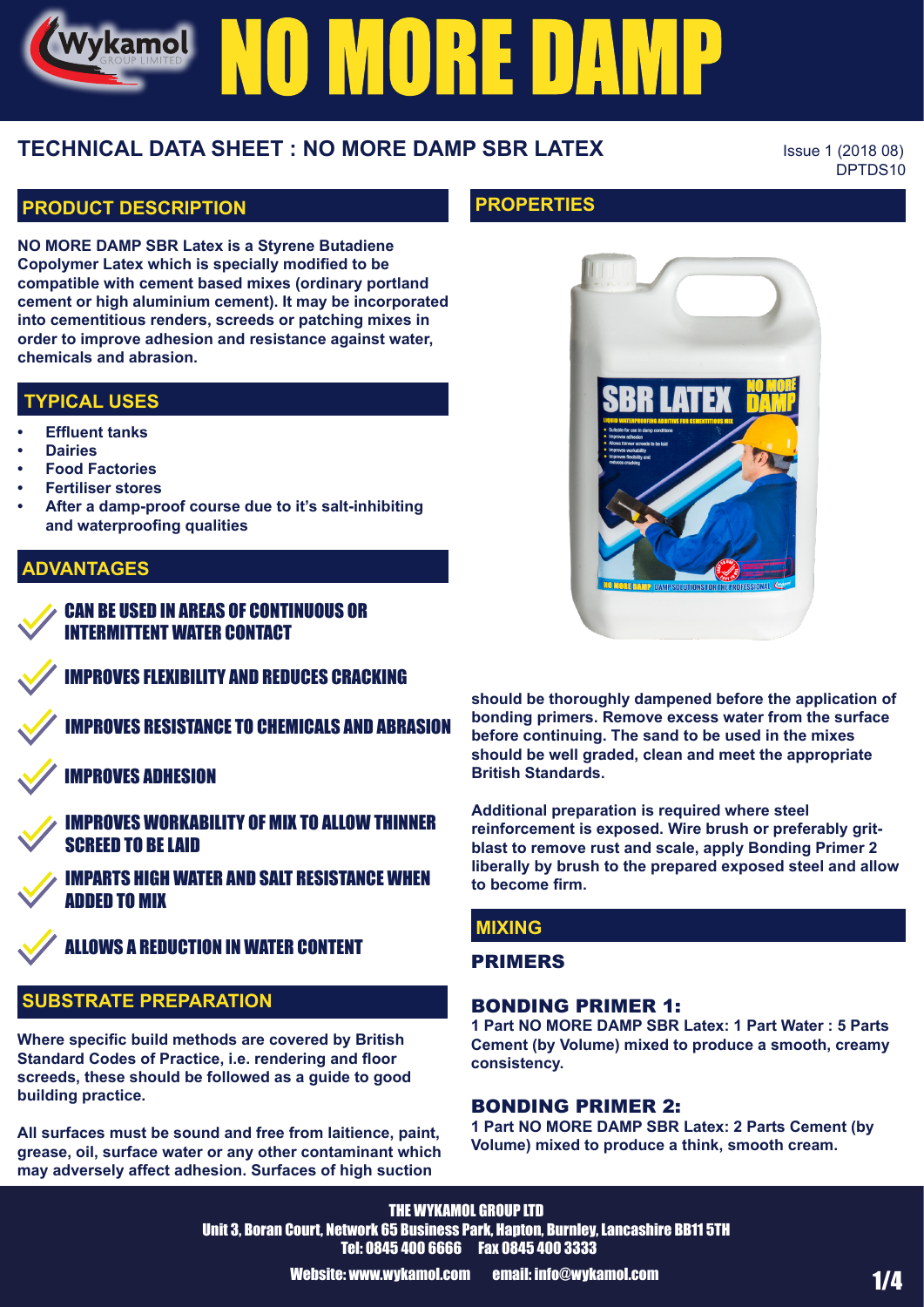# Vykamol NO MORE DAMP

### **TECHNICAL DATA SHEET : NO MORE DAMP SBR LATEX** ISSUE 1 (2018 08)

**MIXING**

#### BONDING PRIMER 3:

**1 Part NO MORE DAMP SBR Latex: 1 part water: 3½ parts gypsum plaster (by Volume). Mix to a smooth consistency.** 

#### PLEASE NOTE: ALL BONDING PRIMERS SHOULD BE APPLIED TO A MINIMUM THICKNESS OF 1 MM.

#### MIX 1:

**Cement - 50 Kg Sand - 125 Kg NO MORE DAMP SBR Latex - 15 Litres Water as required** OR **Cement - 1 Part by Volume Sand - 2 Parts by Volume NO MORE DAMP SBR Latex and Water mix at 3:1 (or as required) Approximate Mix Volume = 0.1 m³ (16 m² at 6 mm thickness) per 50 Kg of cement.**

#### MIX 2

**Cement - 50 Kg Sand - 125 Kg NO MORE DAMP SBR Latex - 10 Litres Water as required** OR **Cement - 1 Part by Volume Sand - 2 Parts by Volume NO MORE DAMP SBR Latex and Water Mix at 1:1 (or as required) Approximate Mix Volume = 0.1 m³ (8 m² at 12 mm thickness) per 50 kg of cement.**

#### MIX 3

**Cement - 50 Kg Sand - 150 Kg NO MORE DAMP SBR Latex - 10 Litres**

**Water as required**

OR **Cement - 1 Part by Volume Sand - 2 ½ Parts by Volume NO MORE DAMP SBR Latex and Water Mix at 1:1 (or as required) Approximate Mix Volume = 0.11 m³ (9 m² at 12 mm thickness)**

#### MIX 4

**Cement - 50 Kg**

**Sand - 75 Kg Granite Chips NO MORE DAMP SBR Latex- 10 Litres Water as required** OR **Cement - 1 Part by Volume Sand - 1¼ Parts by Volume Granite Chips (3-6 mm) - 1¼ (3-6 mm) - 75 Kg Part Volume NO MORE DAMP SBR Latex and Water mix at 1:1 (or as required) Approximate Mix Volume = 0.11 m³ (9 m**² **at 12 mm thickness) per 50 Kg cement.**

#### MIX 5

**Cement - 50 Kg Sand - 75 Kg 20 mm Aggregate NO MORE DAMP SBR Latex - 5 Litres** OR **Cement - 1 Part by Volume Sand - 1 Parts by Volume 20 mm Aggregate - 2½ Parts - 125 Kg by Volume NO MORE DAMP SBR Latex and Water mix at 1:3 (or as required)**

**Approximate Mix Volume = 0.14 m³ per 50 Kg cement.**

#### **APPLICATION**

#### PATCHING

- **1. Dampen the surrounding substrate and apply Bonding Primer 2 over the entire area to be patched.**
- **2. Whilst the final Bonding Primer coat is still wet/green, patch onto the Bonding Primer using Mix 1.**

#### BEDDING

- **1. Apply Bonding Primer 1 by brush to both the prepared surfaces.**
- **2. Whilst the Bonding Primer mix is still wet/green, butter one of the surfaces with mix 1.**
- **3. Provide temporary support where necessary.**
- **4. For thin joints use fine graded sands (BS1199: Type B), keeping the water content to a minimum.**

#### POINTING

**1. Apply Bonding Primer 1 into the dampened joints. Prime only small areas which can be jointed easily before the primer dries or sets.** 

THE WYKAMOL GROUP LTD Unit 3, Boran Court, Network 65 Business Park, Hapton, Burnley, Lancashire BB11 5TH Tel: 0845 400 6666 Fax 0845 400 3333

DPTDS10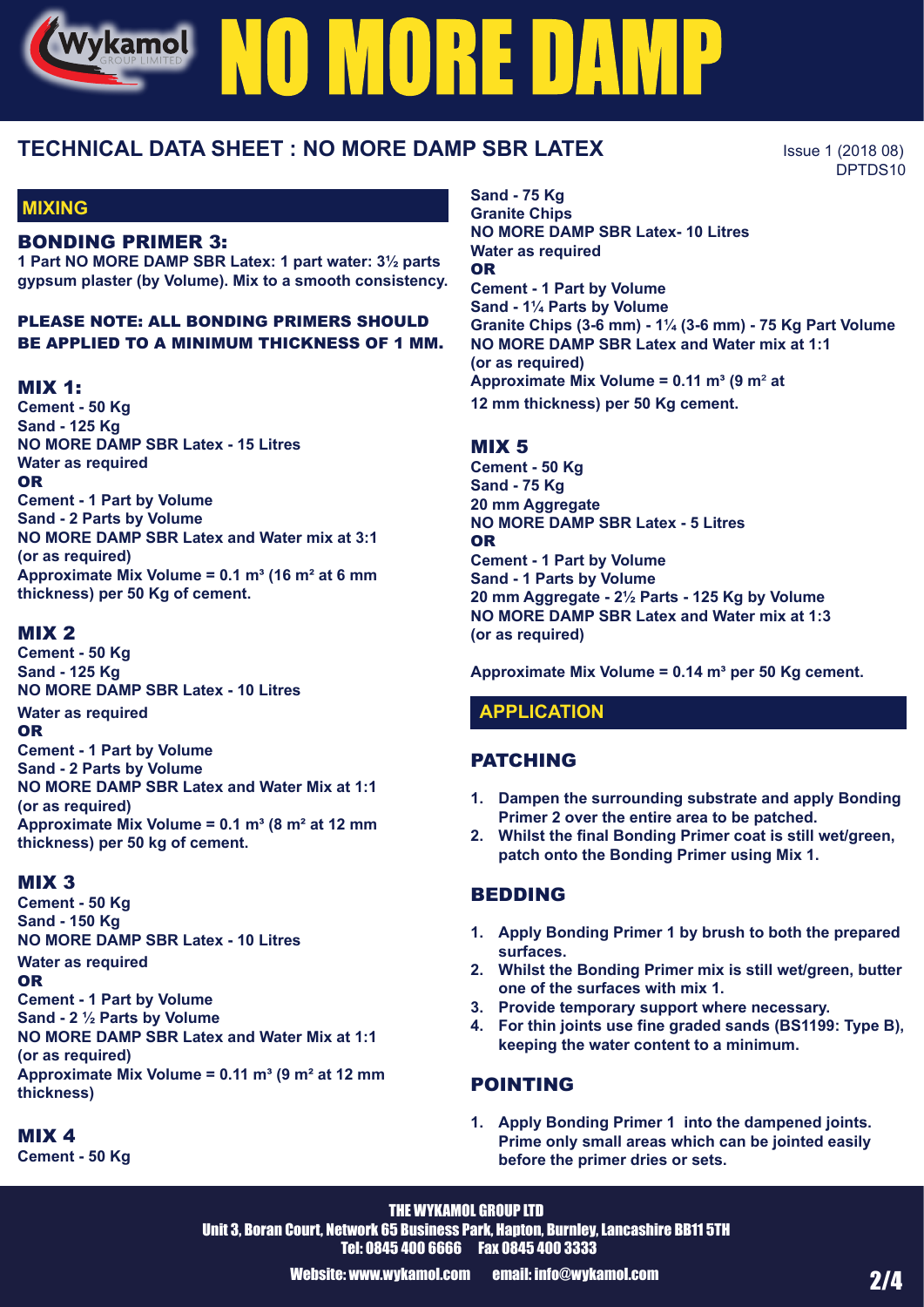# Vykamol NO MORE DAMP

## **TECHNICAL DATA SHEET : NO MORE DAMP SBR LATEX** ISSUE 1 (2018 08)

DPTDS10

#### **APPLICATION CONTINUED**

**2. Whilst the Bonding Primer is still wet/green, point the joints with Mix 1.**

#### WATERPROOF RENDERS

- **1. Apply Bonding Primer 1 by brush to the dampened surface. For difficult surfaces, i.e. weak and porous substrates, apply a coat of Bonding Primer 2, brushing vigorously into the surface, stippling to provide a key.**
- **2. Allow to harden (minimum of 16 hours, maximum 3 days),**
- **3. Apply one coat of Bonding Primer 1 by brush onto the dry primer coat, again stippling to provide a key.**
- **4. Whilst the Bonding Primer is still wet/green, apply a render of Mix 1 to a minimum thickness of 6 mm.**
- **5. Lightly scratch to provide a key and apply a second coat of Mix 1, a maximum of 6 mm thickness, when the first coat is firm (approx. 6 hours).**
- **6. Prevent the rendering from drying out during the first 48 hours, e.g. by mist spraying with water when firm.**

#### TANKING (CELLARS, SWIMMING POOLS AND PONDS)

- **1. Rake out all unsound joints and re-point as detailed in '**POINTING**' Application Instructions.**
- **2. Allow to cure for a minimum of 24 hours before continuing.**
- **3. Apply Bonding Primer 2, brushing vigorously into the dampened surface, stippling to provide a physical key.**
- **4. Bed a fillet of Mix 1 at the wall and floor junction, whilst the Bonding Primer is still wet/green. Allow to harden (minimum of 16 hours, maximum of 3 days)**
- **5. Apply a second coat of Bonding Primer 2, by brush, to the dry first coat, laying off at a right angles to previous coat, and stippling to provide a physical key.**
- **6. Apply Mix 1 as detailed under '**WATERPROOF RENDERS' **Application.**

**For areas subject to a high level of water pressure, e.g. cellars, basements etc., or where walls/floors are in poor condition, BS8102: 2009 (The Code of Practice for Protection of Structures Against Water from the Ground) should be consulted - Please contact the Wykamol Technical Department for further advice on this.**

#### FLOORING

**1. Apply one coat of Bonding Primer 1. If surfaces is** 

**porous, Bonding Primer 2 should be used.**

- **2. For screeds at a thickness of 6-12 mm use Mix 2.**
- **3. For screeds at a thickness of 12-25 mm use Mix 3.**
- **4. For screeds at a thickness of 25 mm + use Mix 3 with NO MORE DAMP SBR Latex reduced to 5 Litres/50 Kg of cement (or 1 part SBR : 3 parts water).**
- **5. For Heavy Duty Screeds at a thickness of 12-25 mm use Mix 4.**
- **6. For Heavy Duty Screed at a thickness of 25 mm + use Mix 4 with NO MORE DAMP SBR Latex reduced to 5 Litres/50 Kg of cement (or 1 part SBR : 3 parts water).**
- **7. For dense water resistant concrete, Mix 5 should be used.**
- **8. The above screeds should be applied while the Bonding Primer is still wet/green.**

**All mixes should be covered with polythene sheeting, damp hessian or mist sprayed for the first 48 hours. All screeds should be laid in bays not exceeding 25 m². The maximum length of the bay should be no greater than 1.5 x the width.**

**Best results are achieved if work is carried out at temperatures between 5°C and 25°C, with the use of well graded, clean, dry, sharp sands.**

#### BONDING GYPSUM PLASTER

- **1. Brush apply 2 coats of Bonding Primer**
- **2. Allow approximately 30 minutes between coats/**
- **3. Whilst the second coat of Bonding Primer is still wet, apply gypsum bonding plaster as per normal plastering practice.**

#### SUCTION CONTROL

**NO MORE DAMP SBR Latex may also be used as a primer coat when diluted with 4 parts water to control suction on very porous and difficult surfaces, before subsequent treatments are carried out with cement/gypsum based systems.**

**AFTER APPLICATION, LEAVE TO DRY THOROUGHLY BEFORE CONTINUING.**

#### **CLEANING EQUIPTMENT**

**All tools should be cleaned with water immediately after use.**

THE WYKAMOL GROUP LTD Unit 3, Boran Court, Network 65 Business Park, Hapton, Burnley, Lancashire BB11 5TH Tel: 0845 400 6666 Fax 0845 400 3333